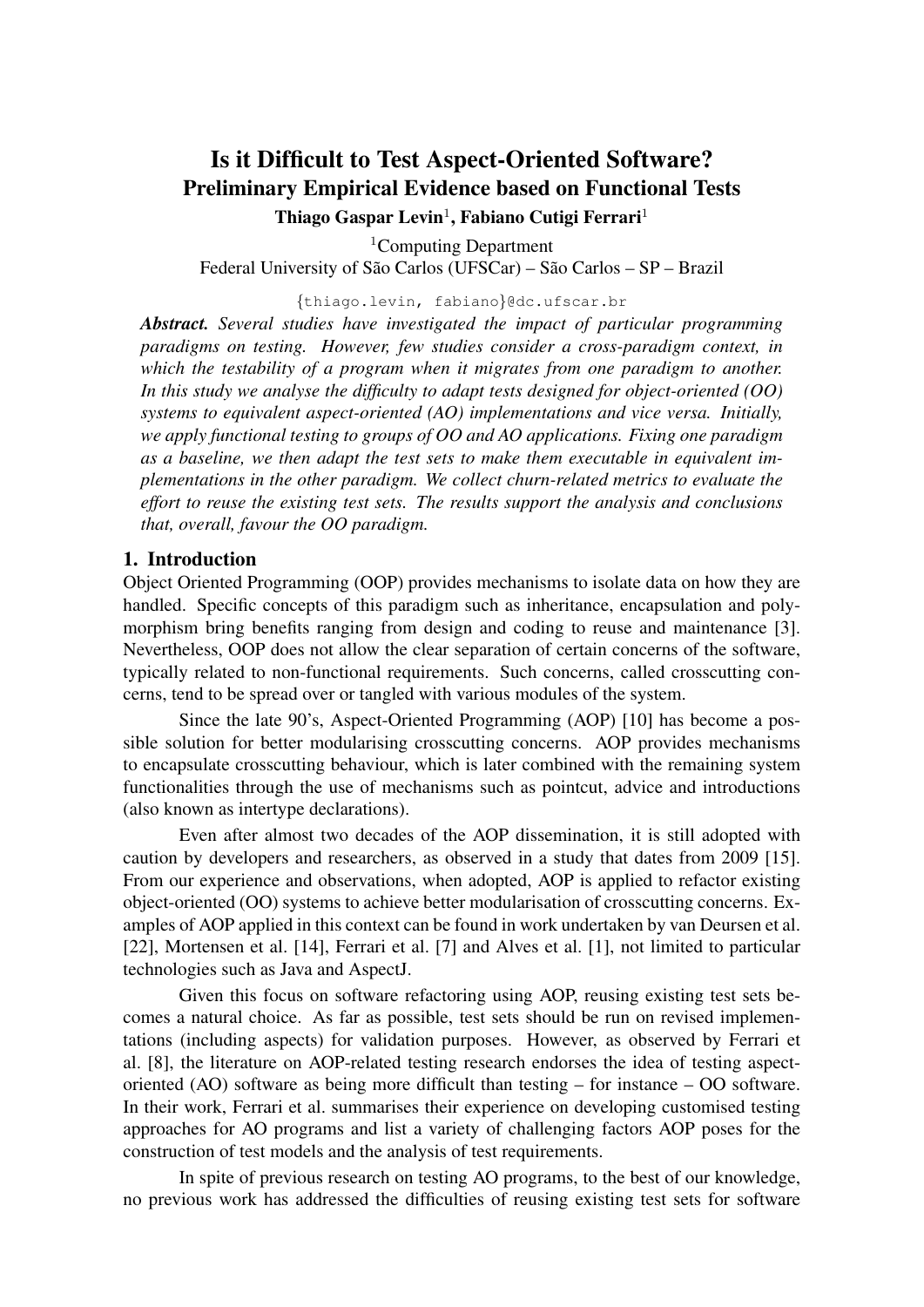that migrates from pure OO code to an AO implementation. With this context in mind, in this paper we describe the results of a study that measures the effort, in terms of churnrelated metrics, to adapt existing test sets to AO code that results from refactoring tasks. Furthermore, for a comparison basis, we explore the other way around, in an hypothetical scenario of refactoring AO applications to transform them in pure OO implementations. For both cases, the target languages are Java and AspectJ, for which we evaluate the necessary changes in test code to make it aligned with the target implementation, be it AO or OO. The Section 3 of this paper describes the study configuration, which includes the research goal, the OO/AO systems we tested, the experimental design and the metrics we collected. Section 4 details the results and the respective analysis. Related work is summarised in Section 5 and conclusions are presented in Section 6. Section 2 starts by providing some basic background on source code metrics and functional testing, which is the testing technique that has driven the definition of the test sets.

# 2. Background

Source code metrics: According to Nagappan and Ball [17], "*software systems evolve over time due to changes in requirements, optimisation of code, fixes for security and reliability bugs etc*". Indeed, Schneidewind [20] applied several metrics across releases of the software and within releases to analyse the changes defining maintenance stability criteria and developing and applying trend metrics for stability evaluation. Some metrics defined by the author address: (1) maintenance actions (*e.g.* KLOC Change to the Code); (2) reliability (*e.g.* Mean Time to Failure, Total Failures, Remaining Failures, and Time to Next Failure); and (3) test effort (*e.g.* Total Test Time).

For the maintenance actions and evolutions that are the major purposes of this study, there is a metric called Code Churn [17]. Code churn is generally used to predict the defect density in software systems and it is easily collected from a system change history. Usually this kind of metric is used to compare system versions to estimate how many lines were added, changed and removed. There are other variations of this metric that can be used to collect more results as number of test cases and test requirements that will be shown in Section 3.

Functional Testing: also known as black-box testing, functional testing is a technique that relies on the software specification to derive test requirements [16].

Software inputs are provided and the produced output is evaluated to verify that it is in accordance with specified objectives. the verification is done through statements that compare the expected results with the actually obtained output. To partition the input data, a set of test selection criteria have been defined as follows:

- Equivalence Partitioning: aims to support the definition of a subset of all possible inputs of a program, achieving a finite amount of data, and hence leading to a feasible testing activity. According to Myers et al. [16], an equivalence class is a set of valid or invalid states for input conditions.
- Boundary-Value Analysis: extends Equivalence Partitioning criterion by selecting values at the upper and lower boundaries of each equivalence class, both for inputs and outputs [16].
- Systematic Functional Testing (SFT): combines Equivalence Partitioning and Boundary-Value Analysis [11]. The goal of this technique is associate the benefits of functional testing (independent implementation) and greater code coverage on test. The test set must include at least two test cases that cover each equivalence class and one test case to cover each boundary value. This minimises problems of coincidental correctness.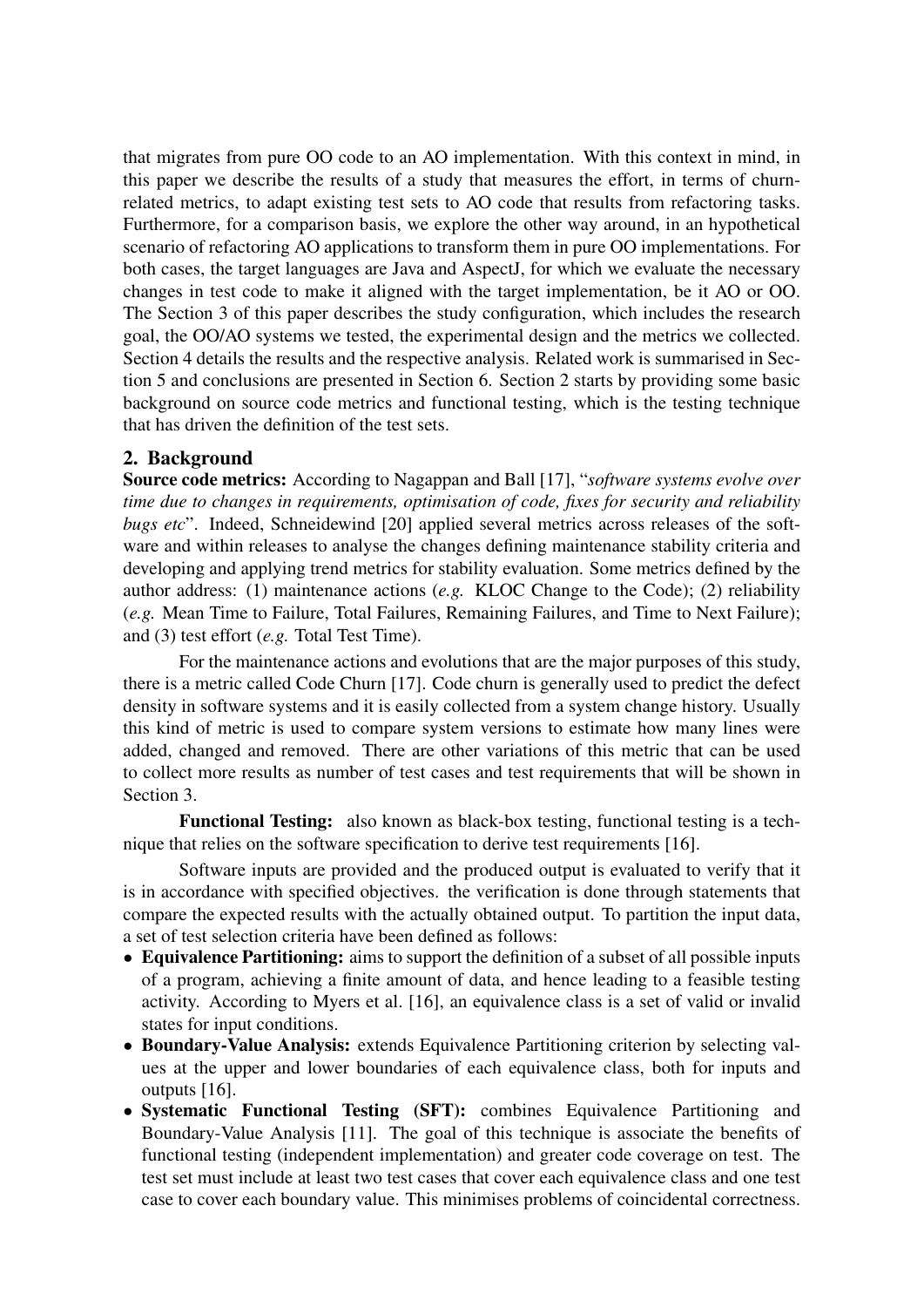Table 1 shows an example of a set of test requirements for a Chess game used in this study according to the Equivalence Partitioning and Boundary-Value Analysis criteria. In this example, test requirements are defined for the Bishop piece according to its valid and invalid moves. "Check" and Error messages are displayed depending on the current move attempt. For instance, a valid class regards a move to a free square in a diagonal direction in relation to the current square (C1 class in the example). In another situation, if the desired square is occupied, the Bishop goes back to its original position (I1 class in the example). The boundary values will be between one to seven positions diagonally, where seven squares is the limit of board for Bishop piece.

| Chess: Bishop<br>Input Condition                       | <b>Valid Classes</b>                                                                                                                                                      | <b>Invalid Classes</b>                                                             | <b>Boundary Values</b>                     |
|--------------------------------------------------------|---------------------------------------------------------------------------------------------------------------------------------------------------------------------------|------------------------------------------------------------------------------------|--------------------------------------------|
| Bishop: move                                           | (C1) square is free, bishop goes any<br>number of squares diagonally but may<br>not leap over the pieces                                                                  | square is occupied.<br>(11)<br>bishop goes back to the<br>same position diagonally | (B1) Bishop goes 1<br>position diagonally  |
| Bishop: Capture move                                   | (C2) any position diagonally (if enemy<br>occupies that square)                                                                                                           |                                                                                    | (B2) Bishop goes 7<br>positions diagonally |
| <b>Output Condition</b>                                | <b>Valid Classes</b>                                                                                                                                                      | <b>Invalid Classes</b>                                                             |                                            |
| piece<br>Opponent<br>is<br>captured<br>"check" message | (O1) the captured piece if removed;<br>bishop occupies its position<br>(O2) "check" message is shown when<br>Bishop is able to capture the King piece<br>in the next move |                                                                                    |                                            |
| "error" message                                        | (O3) "error" message is shown when<br>Bishop moves to an invalid position ei-<br>ther going ahead or capturing an oppo-<br>nent piece                                     |                                                                                    |                                            |

| Table 1: Equivalence classes and boundary values for a Bishop move (Chess) |  |  |  |  |  |
|----------------------------------------------------------------------------|--|--|--|--|--|
|----------------------------------------------------------------------------|--|--|--|--|--|

Similar analysis of specifications and definition of test requirements were done for all applications used in this study. Details of the applications are given in the next section.

## 3. Study Setup

### 3.1. Study Goal

The goal of this study is to investigate the difficulty of testing AO and OO programs, in particular when one migrates from one paradigm to the other and vice versa. More specifically, given two equivalent programs (one OO and another AO), we intend to analyse the effort to adapt a test suites from one paradigm to the other. To keep the study goal aligned with the consensus from the testing research community, as we contextualised in Section 1, the assumption is that testing AO programs is more difficult than testing OO programs. Section 4.3 analyses our findings with respect to this.

Based on the context described in Section 1, software developers, for different reasons, may decide to refactor a system, say an OO program, using AO programming constructs. In doing so, they will need to regressively test the new version using the existing test suite, and hence some modifications in test-related code are necessary. Note that modifications may also be required when developers decide to migrate an AO system to an OO version. This study investigates the difficulty for performing such modifications, considering equivalent implementations in both paradigms. We hereafter consider two implementation equivalent when they encompass the same set of functionalities, irrespective of internal implementation details (*i.e.* paradigm-specific code).

The evaluation presented in this paper is based on the functional technique by applying the systematic functional testing criterion (SFT). We next describe the target OO and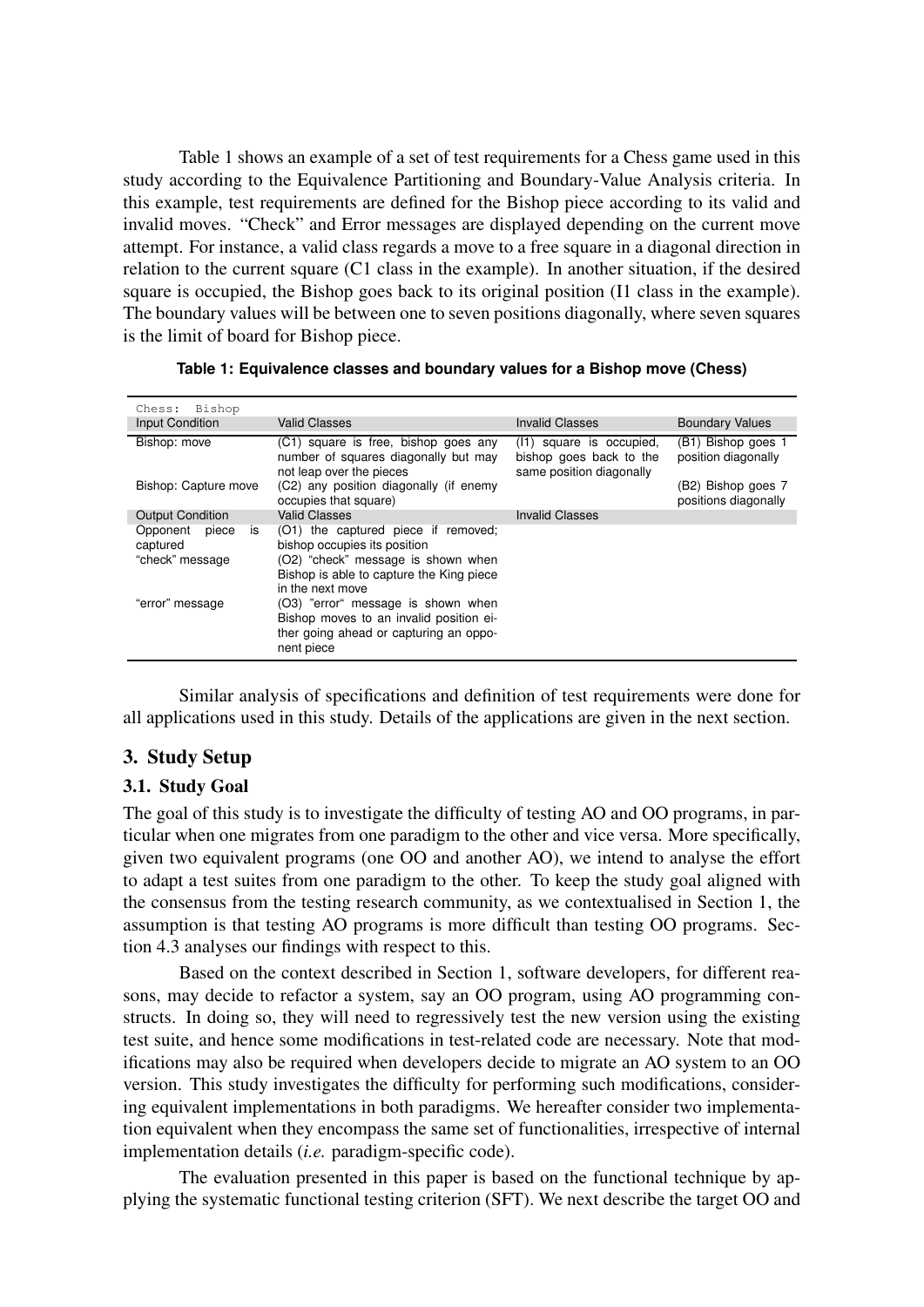AO systems, infrastructure, the experimental design and the metrics collected to support our analysis.

# 3.2. Target Applications and Tools

In this study we selected small- and medium-sized applications for which we fully created SFT-adequate test suites. Table 2 includes general information about the target applications. In such table, "DP" means design patterns<sup>1</sup> and refers to applications implemented by Hannemann and Kiczales [9], "#C" is the number of classes and "#A" is the number of aspects (aspects are only available for AO implementations). Note that these applications were selected because each of them had both implementations (OO and AO) developed by third-party researchers and were either available for download or had their full source code listed in the original reports (references can be found in Table 2). The specifications to support the definition of test requirements were either documented in the original reports or were inferred after the analysis the applications' source code.

| <b>Application name</b>       | <b>Description</b>                                                                                                                   | <b>Total LOC</b><br><b>OO / AO</b> | #C            | #C<br>#A        |
|-------------------------------|--------------------------------------------------------------------------------------------------------------------------------------|------------------------------------|---------------|-----------------|
|                               |                                                                                                                                      |                                    |               |                 |
| 1. AbstractFactory (DP)       | Creates the initial GUI that allows the user to choose a factory and                                                                 | 90/97                              | 4             | 4/1             |
|                               | generate a new GUI with the elements that the respective factory<br>provides [9]                                                     |                                    |               |                 |
| 2. Boolean                    | Testing boolean formulas with terms AND, OR, XOR, NOT and<br>variables [2, 19]                                                       | 301 / 316                          |               | $12 \t10/2$     |
| 3. Bridge (DP)                | Decouple an abstraction from its implementation so that the two<br>can vary independently [9]                                        | 76 / 82                            | 6             | 6/1             |
| 4. Chess                      | Chess game containing GUI [1]                                                                                                        | 1155 / 945                         |               | $13 \quad 13/1$ |
| 5. Interpreter (DP)           | This system implements an interpreter for a language of boolean<br>expressions [9]                                                   | 118 / 126                          | 8             | 8/1             |
| 6. VendingMachine             | VendingMachine consists in an application for a vending machine<br>into which the customer inserts coins in order to get drinks [12] | 209/245                            | 9             | 9/1             |
| 7. Question Database          | Facilitate the management, reuse and improving collection of 6447/6479 27 27/5<br>questions of evidence prepared by teachers [6]     |                                    |               |                 |
| 8. ATM-log                    | Manager application of the bank account [1]                                                                                          | 496 / 519                          |               | $12 \t11/1$     |
| 9. ChainOfResponsability (DP) | This system implements an GUI interface based in design pattern<br>ChainOfResponsability [9]                                         | 96/150                             | 5             | 5/2             |
| 10. Flyweight (DP)            | This system show on the screen a message with characters in<br>upper or lower case according with the parameters [9]                 | 44/61                              | 4             | 4/2             |
| 11. Memento (DP)              | This system records a value in a point of execution [9]                                                                              | 29/64                              | $\mathcal{P}$ | 3/2             |
| 12. ShopSystem                | Simplified e-commerce system [2]                                                                                                     | 360 / 381                          | 10            | 8/8             |
| 13. Telecom                   | This system calculates and reports the charges and duration of                                                                       | 186 / 197                          | 8             | 8/2             |
|                               | phone calls (local and long distance calls) [21]                                                                                     |                                    |               |                 |

We used the following tools for the test environment:

- IDE Eclipse version 4.3.1 (Kepler Service Release  $1)^2$ ;
- JUnit Framework version  $3.7.2^3$ ;
- AJDT Eclipse plugin version 2.2.4<sup>4</sup>;
- Metrics Eclipse plugin to collect LOC metrics<sup>5</sup>; and
- Tool Meld Diff Viewer version  $1.3.0<sup>6</sup>$ .

<sup>&</sup>lt;sup>1</sup>Note that 6 out of 23 design pattern implementations were randomly selected.

<sup>2</sup>http://eclipse.org/ide/ – last access 21/06/2014

 $3$ http://junit.org/ – last access 21/06/2014

<sup>4</sup>https://projects.eclipse.org/projects/tools.ajdt – last access 22/06/2014

<sup>5</sup>http://metrics.sourceforge.net/ – last access 22/06/2014

 $<sup>6</sup>$ http://meldmerge.org/ – last access 22/06/2014</sup>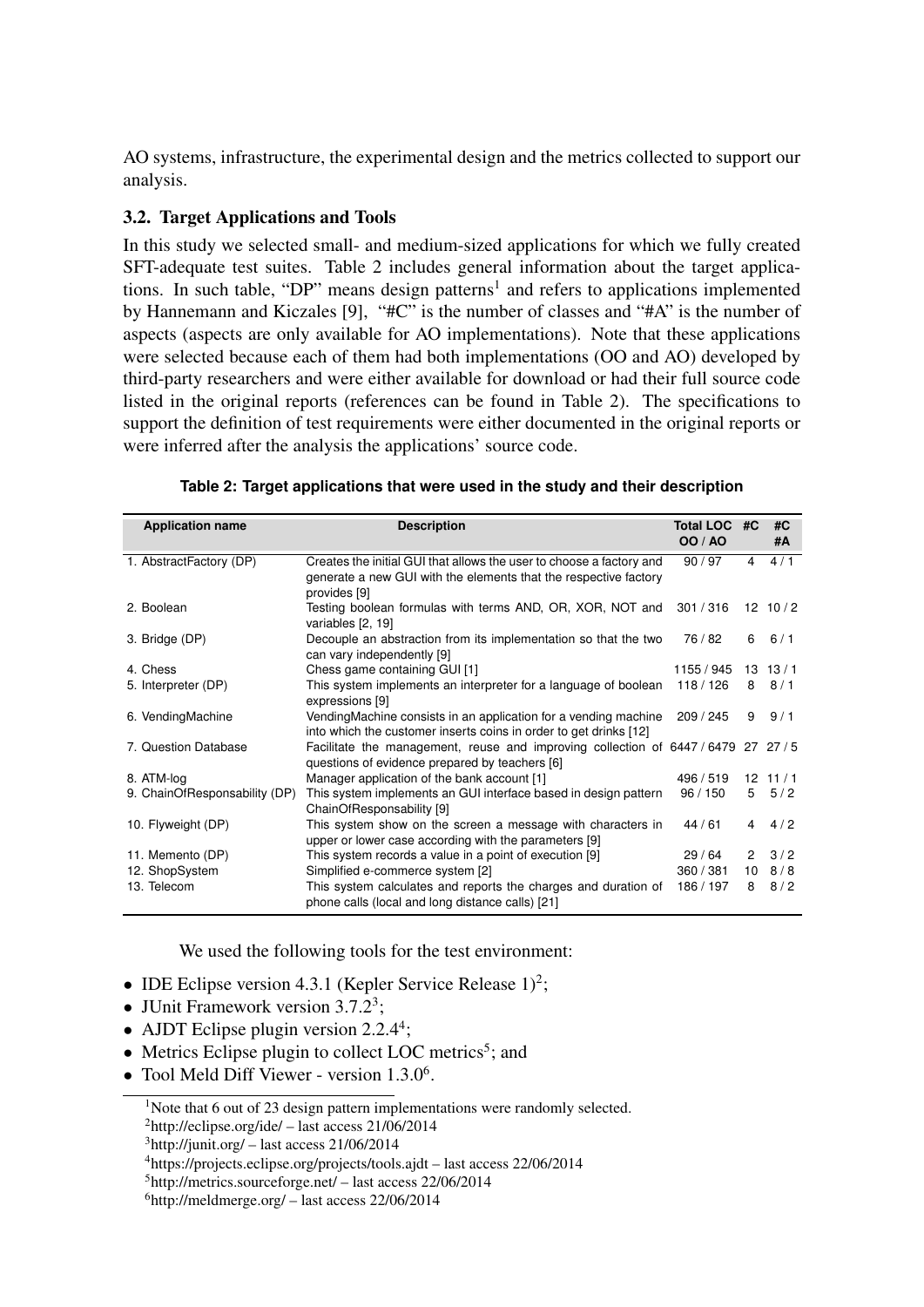# 3.3. Experimental Design and Procedures

For experimental design, some independent variables can be defined so that they can be manipulated or controlled in experimental processes [23]. For this, the following independent variables are defined:

- Programming paradigm for program implementation;
- Testing tools used:
- Technique and testing criterion used;
- Size and complexity of programs;
- Testers' ability on application of criterion.

After the definition of these independent variables, we structured the experimental design by defining a test selection criterion as a baseline and defining the order of testing considering the target applications.

Selection of a testing criterion: The test selection criterion used was Systematic Functional Testing (SFT), which is classified as a functional-based criterion. SFT subsumes other traditional functional-based criteria, namely Equivalence Partitioning and Boundary-Value Analysis [11].

Order of testing: Figures 1, 2 and 3 illustrate how we split the target applications intro two groups in order to apply the SFT criterion. As an initial note, for Question Database, which happens to be the largest application in the set, we only tested concerns (functional or non-functional) that are implemented with aspects in the AO version. Given that functionalbased testing relies on the software specification, we derived the test requirements for Question Database based on this narrowed set of concerns. Obviously, such concerns are also present in the OO implementation since both implementation are equivalent as previously stated in Section 3.1.

Initially, we defined two groups of applications, each one including OO and AO implementations of six programs plus two concerns of the Question Database system<sup>7</sup>. This is illustrated in Figure 1.



**Figure 1: Applications were divided in two groups.**

In Group-A, we created SFT-adequate test sets for the OO implementation (*i.e.* test sets written purely in Java – see Figure 2). Next, we modified the test cases to make them executable in the AO equivalent implementations (Figure 3). On the other way around, in Group-B we firstly created test sets for the AO implementations, then adapted such test sets to the OO counterparts.

<sup>&</sup>lt;sup>7</sup>Security (controls the active time of the mouse movement and the keyboard key) and Auditing (registers logs of performed operations) concerns in Group-A and Exception Handling and Connection Control concerns in Group-B.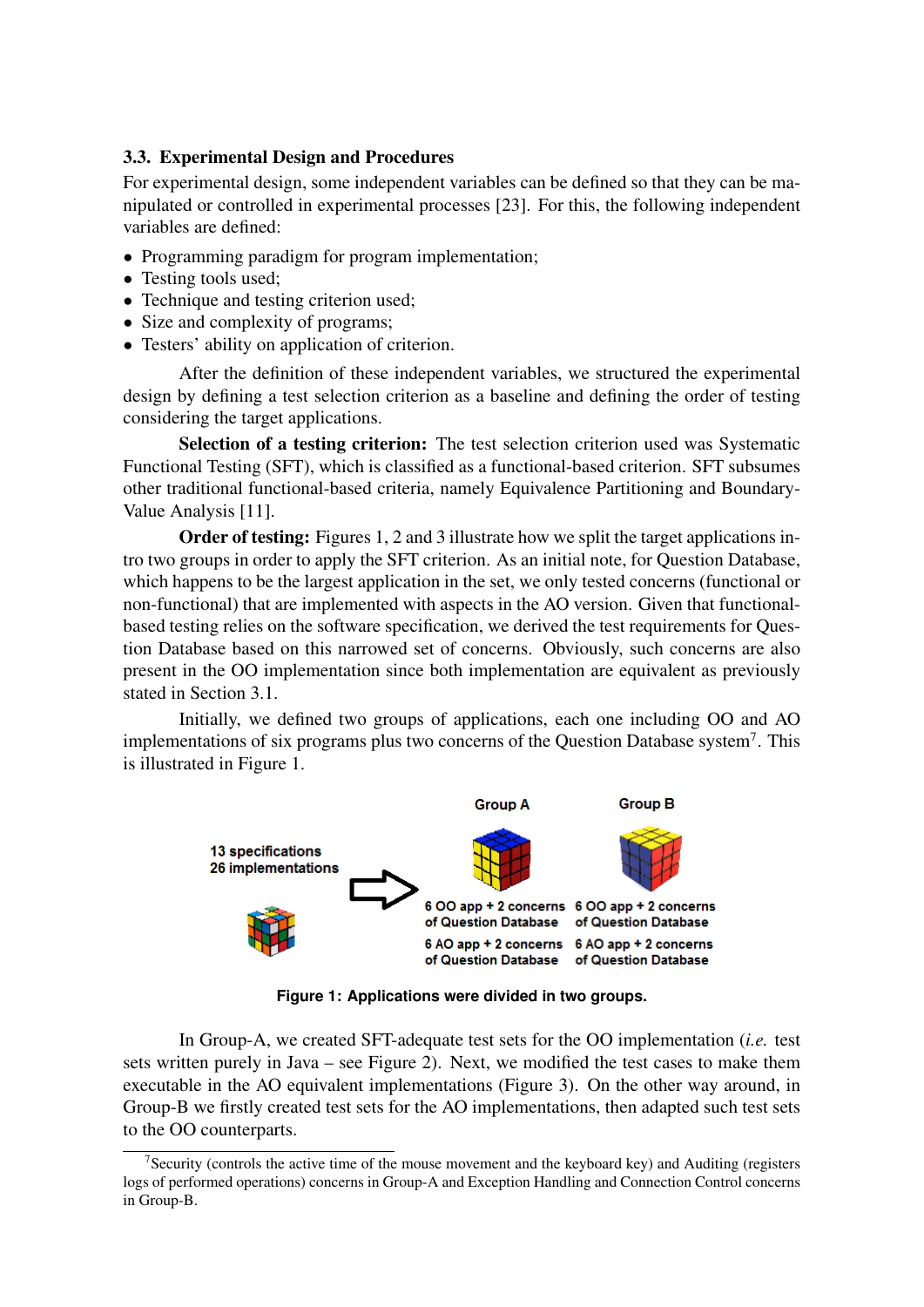





**Figure 3: Set tests were adapted to the counterpart implementations.**

Figure 4 exemplifies how a test set for the Chess application was adapted from the OO implementation to the AO counterpart. The modified lines are highlighted in bold.

# 3.4. Metrics

As discussed in Section 2, there are many kinds of metrics to collect information from software, some of them applicable to source code. In this study, beyond conventional source code metrics (*e.g.* LOC and number of test cases), we focus on churn-related metrics in varied granularities with the aim of comparing test suites developed and adapted to both programming paradigms. We next describe each metric.

- **Total-LOC**: number of non-commented lines of code in the source files, considering the programs under testing.
- *#Classes*: number of classes in the program.
- *#Aspects*: number of aspects in the program.
- Total Test Case LOC (*Total-LOC-TC*): number of non-commented LOC in the test classes (*i.e.* classes that inherit from *JUnit* TestCase class).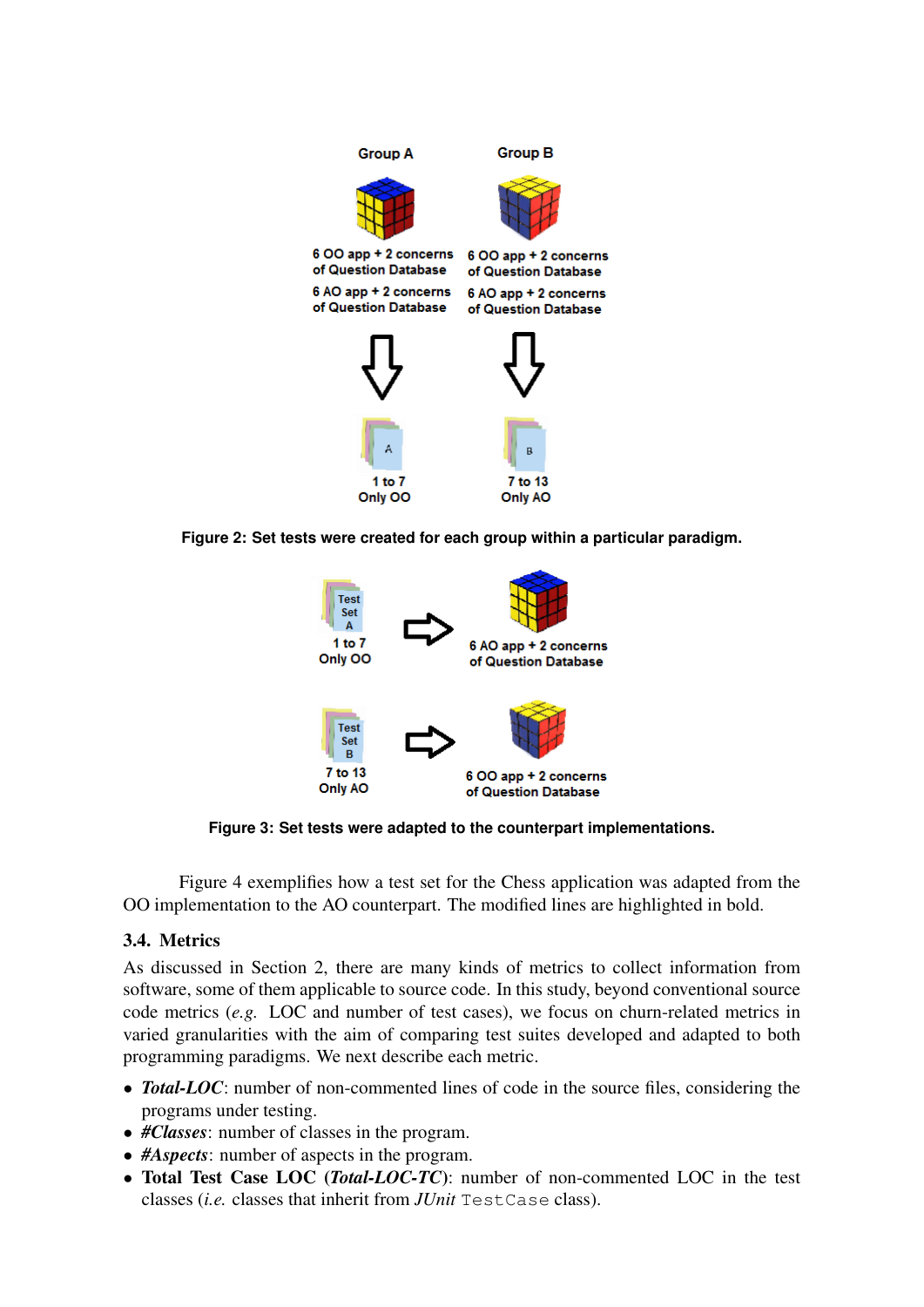Example of Test Case - Chess OO application:

```
1 public void testBishopMovement_nSquaresDiagonal_I1(){<br>2 startRow = 7: startColumn = 5:
2 startRow = 7; startColumn = 5;<br>3 desRow = 7; desColumn = 3;
              desRow = 7; desColumn = 3;\frac{4}{5}5 assertFalse(bishop.legalMove(startRow, startColumn, desRow,<br>6 desColumn, cellMatrix.getPlayerMatrix()));
6 desColumn, cellMatrix.getPlayerMatrix() ));<br>7 assertEquals ("Bishop can only move along di
              7 assertEquals("Bishop can only move along diagonal lines",
                    bishop.strErrorMsg);
8 }
```
Example of Test Case - Chess AO application:

```
1 public void testBishopMovement_nSquaresDiagonal_I1(){<br>2 startRow = 7: startColumn = 5:
 2 startRow = 7; startColumn = 5;
 3 desRow = 5; desColumn = 3;
 4
 5 assertFalse(bishop.legalMove(startRow, startColumn, desRow,<br>6 desColumn, cellMatrix.getPlayerMatrix()));
 6 desColumn, cellMatrix.getPlayerMatrix()));<br>7 ErrorMsq em = ErrorMsq aspectOf():
 7 ErrorMsg em = ErrorMsg.aspectOf();<br>8 String output = em.getErrorMsg():
              8 String output = em.getErrorMsg();
 9 assertEquals("Bishop can only move along diagonal lines", output);
10 }
```
**Figure 4: Test case example for the Chess application.**

- *Churn-LOC-TC*: number of lines added, modified and removed from a test class considering its previous version and its new version. This metric can be separated into other three submetrics: Added LOC (*ADD*) – number of lines added to the new version of a test class; Modified LOC (*MOD*) – number of lines changed in the new version of the test class in comparison with its previous version; and Removed LOC (*REM*) – number of lines removed from the previous version of a test class to create a new version.
- Total Test Cases (*Total-TC*): number of test cases created for a program.
- Test Requirements: the number of equivalence classes and boundary values (in this case, all related to functional testing).

Considering the test case for Chess AO shown in Figure 4, lines 7 and 8 were added in order to extract information that is encapsulated in the ErrorMsg aspect. Besides that, line 9 was modified when compared to same test case for Chess OO. In this example, the *ADD* metric accounts for 2 and *MOD* metric account for 1, respectively. We follow similar rationale form *REM* and other metrics collected in our study. The next section presents the results and analysis.

### 4. Results and Analysis

Before we analyse the results, we describe all data collected with respect to Group-A and Group-B of applications. The description is based on the figures presented in Table 3. The top part of the table – labelled with *Group A:*  $OO - AO$  – regards results for the first group of applications (*i.e.*Group-A). As described in Section 3, in this group OO implementations were tested first, then the test sets, if necessary, were adapted to the AO paradigm. In Group-B, on the other hand, AO implementations were firstly tested. Results for Group-B are shown in the bottom part of the table.

The "Total LOC TC" and "Total TC" columns represent, respectively, the *Total-LOC-TC* and the *Total-TC* metrics when full SFT coverage is achieved for each application. The %-related columns represent the percentages of adapted lines of test code (*i.e. ADD*, *MOD* and *REM* metrics) when test cases were migrated from one paradigm to another. We highlight that according to Myers et al. [16], in the Equivalence Partitioning criterion a single test case can be designed to cover more than one valid equivalence class. Therefore, even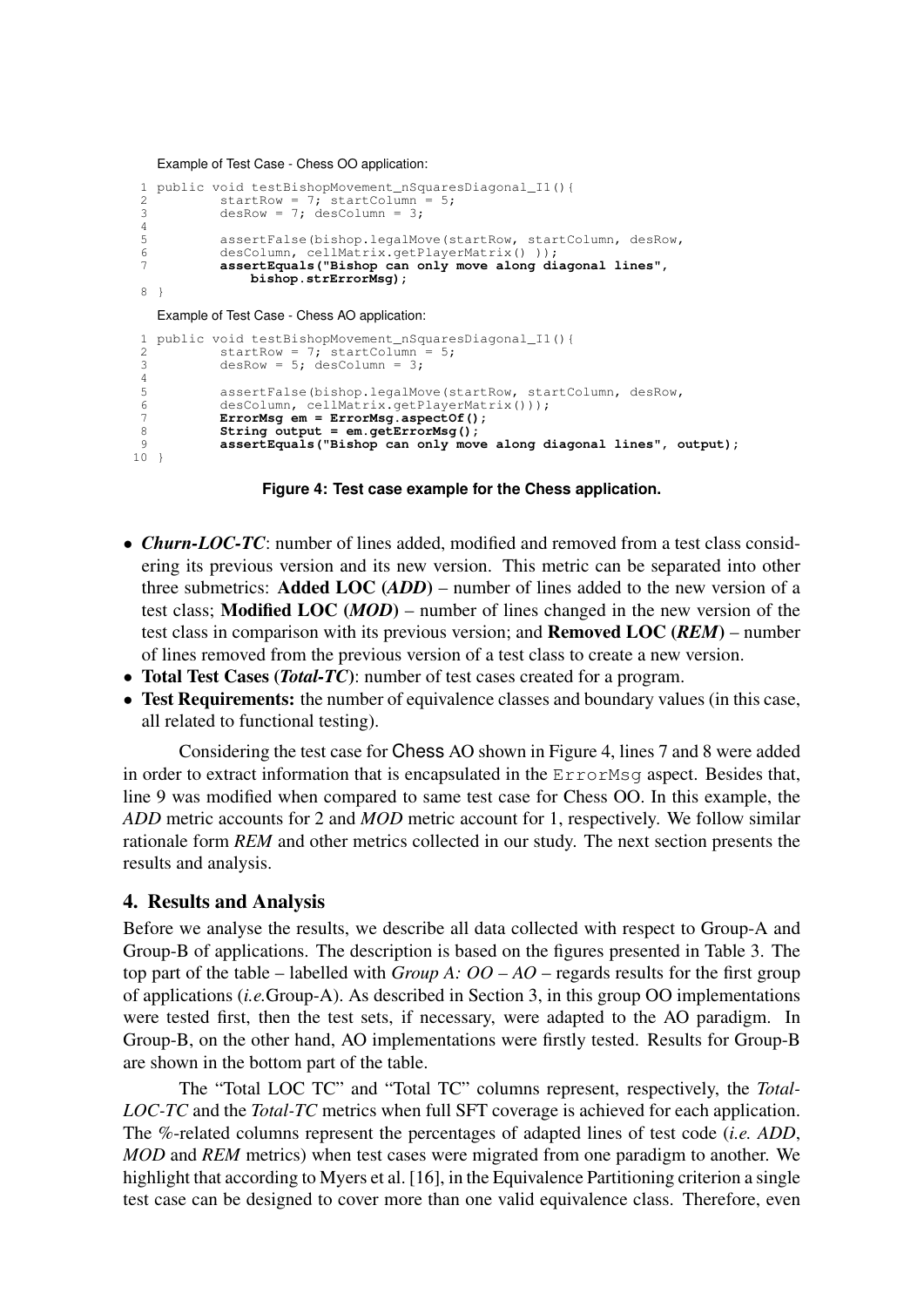| Group A: $00 - 0A$            |              |                   |                |             |                         |                     |                |             |                |                          |                |
|-------------------------------|--------------|-------------------|----------------|-------------|-------------------------|---------------------|----------------|-------------|----------------|--------------------------|----------------|
| <b>Application Name</b>       | <b>Total</b> | %.                |                |             |                         | <b>Churn LOC TC</b> |                |             |                | <b>Test Requirements</b> |                |
|                               | LOC          | size              | <b>ADD</b>     |             |                         | %ADD MOD %MOD REM   |                | $%$ REM     |                | Equiv. Bound. Total      |                |
|                               | <b>TC</b>    | diff.             |                |             |                         |                     |                |             | classes        | values                   | ТC             |
| AbstractFactoryOO             | 20           |                   |                |             |                         |                     |                |             | 4              | $\mathbf{1}$             | 4              |
| AbstractFactoryOA             | 20           | 0%                | $\Omega$       | 0%          | $\mathbf 0$             | 0%                  | 0              | 0%          |                |                          |                |
| <b>BooleanOO</b>              | 29           |                   |                |             |                         |                     |                |             | $\overline{7}$ | 3                        | $\overline{7}$ |
| <b>BooleanOA</b>              |              | $37 + 27.58 \%$   |                | 8 27.58%    | $\mathbf{1}$            | 3.44%               | $\pmb{0}$      | 0%          |                |                          |                |
| <b>BridgeOO</b>               | 76           |                   |                |             |                         |                     |                |             | 16             | $\overline{2}$           | 16             |
| <b>BridgeOA</b>               | 76           | 0%                | 0              | 0%          | 0                       | 0%                  | 0              | 0%          |                |                          |                |
| ChessOO                       | 281          |                   |                |             |                         |                     |                |             | 28             | 13                       | 39             |
| ChessOA                       | 302          | $+7.47%$          | 21             | 7.47%       | 8                       | 2.84%               | $\mathbf 0$    | 0%          |                |                          |                |
| InterpreterOO                 | 47           |                   |                |             |                         |                     |                |             | 48             | $\overline{2}$           | 48             |
| InterpreterOA                 | 47           | 0%                | 0              | 0%          | 0                       | 0%                  | 0              | 0%          |                |                          |                |
| VendingMachineOO              | 41           |                   |                |             |                         |                     |                |             | 9              | 10                       | 10             |
| VendingMachineOA              | 43           | $+4.87%$          | $\overline{2}$ | 4.87%       |                         | 5 12.19%            | $\mathbf 0$    | 0%          |                |                          |                |
| QuestionDatabaseOO            | 47           |                   |                |             |                         |                     |                |             | 5              | 3                        | 8              |
| QuestionDatabaseOA            | 47           | 0%                | 0              | 0%          |                         | 6 12.76%            | 0              | 0%          |                |                          |                |
| Average                       |              | +5.70%            |                | 5.70%       |                         | 4.46%               |                | 0%          |                |                          |                |
|                               |              |                   |                |             |                         |                     |                |             |                |                          |                |
| Group B: $OA - OO$            |              |                   |                |             |                         |                     |                |             |                |                          |                |
| <b>Application Name</b>       | <b>Total</b> | %                 |                |             |                         | <b>Churn LOC TC</b> |                |             |                | <b>Test Requirements</b> |                |
|                               | LOC          | size              | <b>ADD</b>     |             |                         | %ADD MOD %MOD REM   |                | %REM        |                | Equiv. Bound. Total      |                |
|                               | <b>TC</b>    | diff.             |                |             |                         |                     |                |             | classes        | values                   | ТC             |
| ATM-logOA                     | 111          |                   |                |             |                         |                     |                |             | 9              | 5                        | 15             |
| ATM-logOO                     | 111          | 0%                | $\Omega$       | 0%          | $\overline{\mathbf{4}}$ | 3.6%                | 0              | 0%          |                |                          |                |
| ChainOfResponsabilityOA       | 108          |                   |                |             |                         |                     |                |             | 6              | $\mathbf{0}$             | 6              |
| ChainOfResponsabilityOO       | 96           | $-11.11%$         | $\mathbf{0}$   | 0%          |                         | 18 16.66%           |                | 12 11.11%   |                |                          |                |
| FlyweightOA                   | 36           |                   |                |             |                         |                     |                |             | 4              | 4                        | 4              |
| FlyweightOO                   | 36           | 0%                | 2              | 5.55%       |                         | 4 11.11%            | $\overline{2}$ | 5.55 %      |                |                          |                |
| MementoOA                     | 31           |                   |                |             |                         |                     |                |             | $\overline{2}$ | $\overline{2}$           | 3              |
| MementoOO                     | 31           | 0%                | $\Omega$       | 0%          | 8                       | 25.8%               | $\mathbf{0}$   | 0%          |                |                          |                |
| ShopSystemOA                  | 256          |                   |                |             |                         |                     |                |             | 22             | 35                       | 30             |
| ShopSystemOO                  | 256          | $0\%$             | 0              | 0%          | 0                       | 0%                  | 0              | 0%          |                |                          |                |
| <b>TelecomOA</b>              | 257          |                   |                |             |                         |                     |                |             | 12             | 16                       | 23             |
| TelecomOO                     | 244          | $-5.05%$          | $\mathbf 0$    | 0%          | 15                      | 5.83%               | 13             | 5.05%       |                |                          |                |
| QuestionDatabaseOA            | 50           |                   |                |             |                         |                     |                |             | 5              | 5                        | 6              |
| QuestionDatabaseOO<br>Average | 54           | $+8%$<br>$-1.16%$ | 4              | 8%<br>1.93% | $\overline{c}$          | 4%<br>9.57%         | 0              | 0%<br>3.10% |                |                          |                |

#### **Table 3: Metrics collected from Test Sets**

though the SFT criterion requires two test cases for each equivalence class, the number of test cases (*Total-TC* metric) not necessarily has to be as twice as large the sum of equivalence classes and boundary values, as the reader can notice in Table 3.

Note that each application is listed twice in Table 3. Despite this, churn-related measures are available for only one implementation. For example, for Group-A, metrics values are available only for AO implementations, since the adaptations were applied to OO test code. Likewise, for Group-B, churn-related measures are available exclusively for OO test code.

### 4.1. Group-A Results

In Group-A, test sets of three applications did not require any modification to conform to the AO implementation. These applications are AbstractFactory, Bridge and Interpreter.

Substantial differences in *Total-LOC-TC* values can be observed for Boolean and Chess. From OO to AO, we observe an increase of 27.58 % and 7.47 % for these systems, respectively. Although these increases do not reflect all types of code changes (*e.g.* related to *MOD*), they indicate a trend for more lines of code in AO-specific test sets.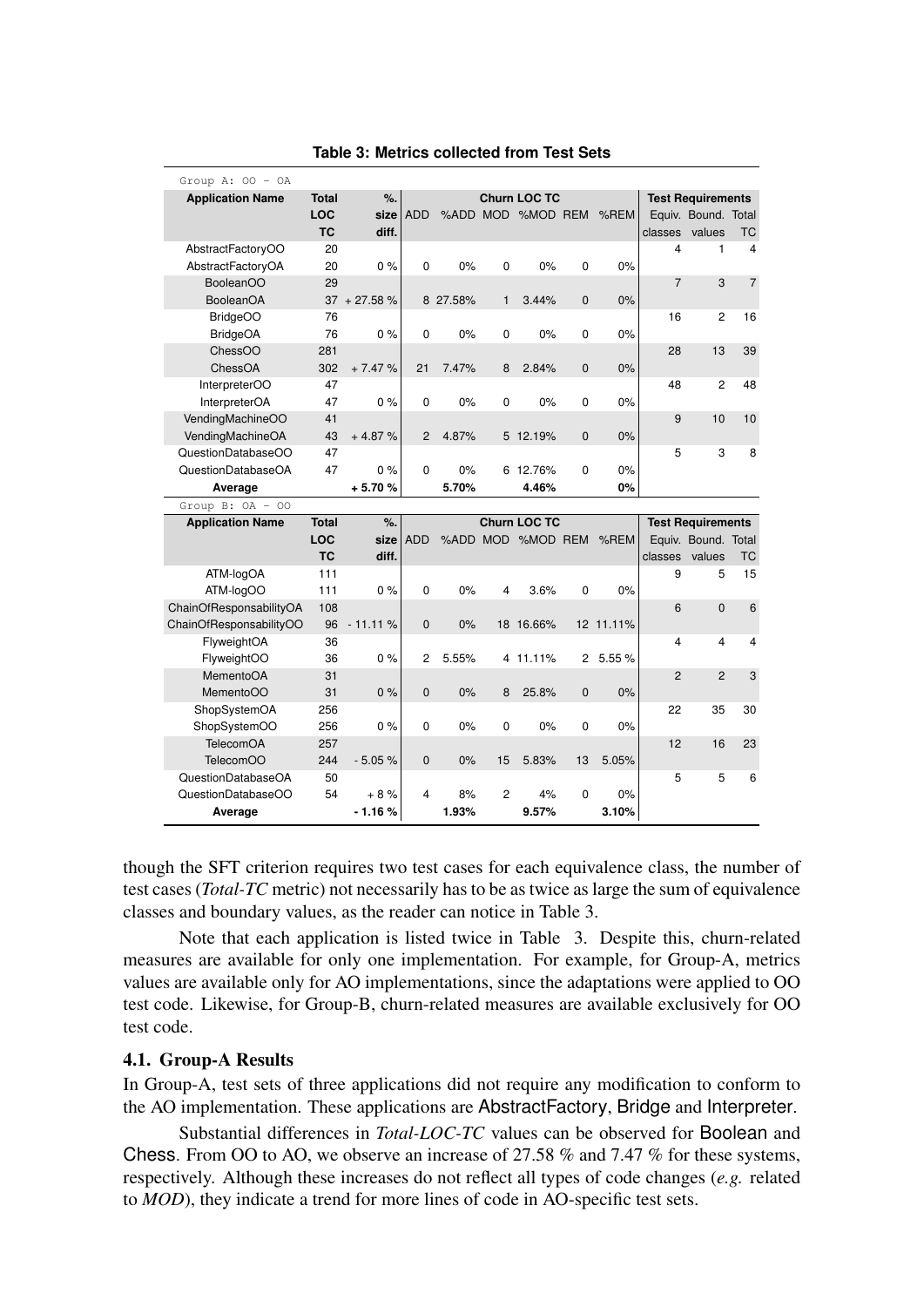Regarding churn-related values, Boolean, VendingMachine and Question Database showed expressive values considering particular metrics. For instance, for Boolean 8 LOC were added to the test code (*i.e.* 27.58%) from OO to AO implementation. For VendingMachine, 12.19% of test code was modified (see *MOD* column), and for Question Database *MOD* shows 12.76% of changes in test code.

Overall, Group-A results reveal that, on average, adapting OO test sets to AO implementations required additions of 5.70%, modifications in 4.46% of test code lines, with no code removal in any application. This results show that migrating OO-based test cases to the other paradigm (*i.e.* AO) requires more code increment than changes and removals.

### 4.2. Group-B Results

In Group-B, only the ShopSystem test set did not require modifications to become aligned with the OO implementation. Similarly to Group-A, results for Group-B show expressive differences for *Total-LOC-TC* values in two applications: ChainOfResponsability and Telecom. Following a contrary trend, however, we observe a decrease of 11.11 % and 5.05 % in *Total-LOC-TC*, respectively.

With respect to churn-related metrics, ChainOfResponsability, Flyweight and Memento showed significant values considering particular metrics. For instance, ChainOfResponsability test code was 16.66% modified, while 11.11% of such code was removed. Flyweight test set had 11.11% of its code modified and 5.55% removed, and Memento test code was the most modified of Group-B (25.8%).

Overall, for Group-B, more modifications and removals were needed than for Group-A. On average, test code was 9.57% modified and 3.10% removed to conform with OO implementations, while only 1.93% lines were added to the test code. This represents some evidence about the higher difficulty to migrate tests from AO applications OO counterparts. An analysis of results for both groups are next presented.

## 4.3. Analysis

Based on the results obtained for both groups of applications, we can highlight the following findings:

*Less code is written for testing OO programs:* Despite the belief in code size reduction with improved modularisation of crosscutting concerns in AO programs, *Total-LOC-TC* for OO implementations is mostly equal or lower than the values obtained for AO counterparts (the only exception is Question Database AO in Group-B). The analysis of test cases for AO applications reveals that more specific code is needed for test cases of AO systems, specially to expose context information to build *JUnit* assertions. Figure 4 shows an example: while in the OO implementation contents of error messages can be extracted directly from the bishop object, in the AO code such contents are encapsulated within the ErrorMsg aspect, so AspectJ-specific instructions are required to expose error-related information.

*Test code for OO programs conforms better with the Open-Closed principle:* such principle states that "*software should be open for extension, but closed for modification*" [13]. Observing the results shown in Table 3, test code for OO applications conforms to this principle more than test code for AO applications. This is due to the higher number of changes required by test sets of Group-B to become executable in OO implementations, when compared to test sets of Group-A.

*Test code for OO programs is more reusable:* even though the increments to test code in Group-A were higher than the increments observed in Group-B (*ADD* averages of 5.70%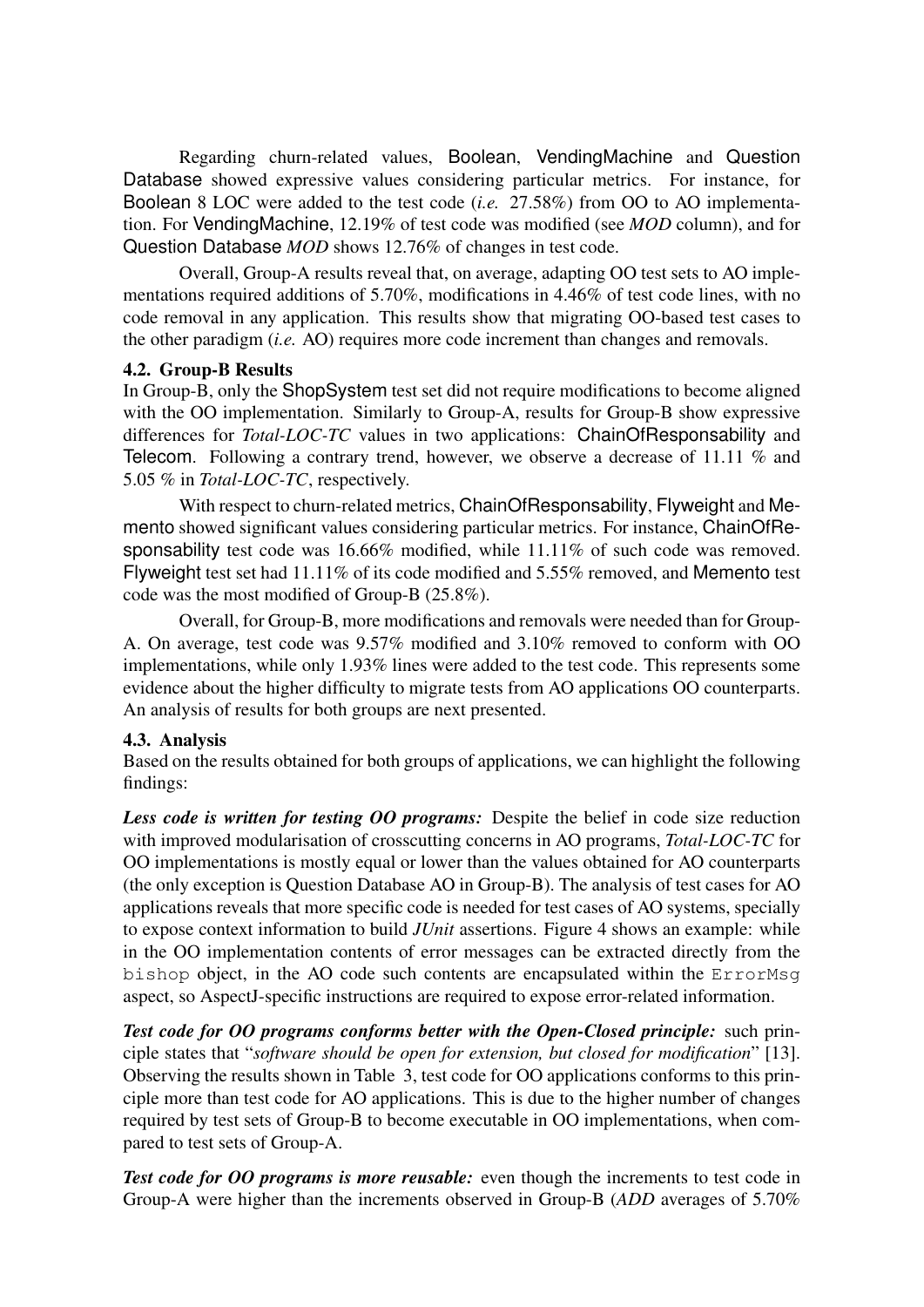and 1.93%, respectively), *MOD* and *REM* averages indicate that the interventions in existing code is more recurring in test sets for AO systems in order to adapt them to OO implementations. Around 10% of test code in Group-B required some kind of modification and 3% had to be removed to be run on OO applications. These numbers fall to 4.5% and 0%, respectively, in Group-A.

# 5. Related Work and Limitations

With respect to test evaluation across paradigms, Prado et al. [18] and Campanha et al. [4] compared procedural and OO programming using the same set of programs from the data structures domain. Differently from us, they focus on structural and mutation testing, respectively. Their results show that there is no significant difference in cost and strength of structural tests between the target paradigms. For mutation testing, both cost and the strength is higher in programs implemented in the procedural paradigm than in the OO paradigm.

Ceccato et al. [5] discussed the difficulties for testing AO programs in contrast with OO programs. According to them, it would be easier to test AO programs if aspects could be tested in isolation, since in OO applications have crosscutting behaviour spread across several system modules. The authors proposed a testing strategy to integrate aspects and base code incrementally, however they did not report any kind of evaluation of their strategy.

Ferrari et al. [8] discuss difficulties for testing AO programs based on practical experience on structural and mutation testing. Regarding code coverage in structural testing, they report no huge effort is necessary when AO-specific criteria is applied; in the worst case, less than 25% of test cases were added to original unit-based tests. However, the analysis of the basic model for the creation of test cases is not trivial due to the complex interactions between aspects and the base code. With respect to mutation testing, preliminary results show that non-trivial faults can be simulated using AO-specific mutation operators. To reveal such faults, on average 5% of additional test cases are necessary starting from SFT-adequate test sets. Note that in both cases, no comparison regarding different programming paradigms is provided as we did in this paper.

The main limitations of this work regard (i) the number and size of target systems, and (ii) the process of developing test sets. We needed to identify applications with equivalent OO and AO systems to compose Groups A and B. To avoid working with low quality code, we selected only applications that were previously reported in AOP-related literature, mainly in testing-related work. Given this scenario, only the source code of a small number of applications was available. In regard to the development of SFT-adequate test sets, two practitioners interchangeably developed tests for applications of Group-A and Group-B. We believe this task distribution helped to alleviate a possible "privilege" of one of the paradigms in terms of knowledge gain – and consequent quality improvement of test code – as long as tests were developed.

## 6. Conclusion and Future Work

This paper investigated the difficulty of reusing test sets across OO and AO equivalent software implementations. As an exploratory study, we developed functional-adequate test sets for two groups of applications, being the first purely OO (developed in Java) and the second containing AO-specific AspectJ code.

The results are that test code for OO programs requires less modifications to become aligned with AO equivalent implementations. A set of churn-related measures support such conclusion. On average, more modifications were required when test code for AO systems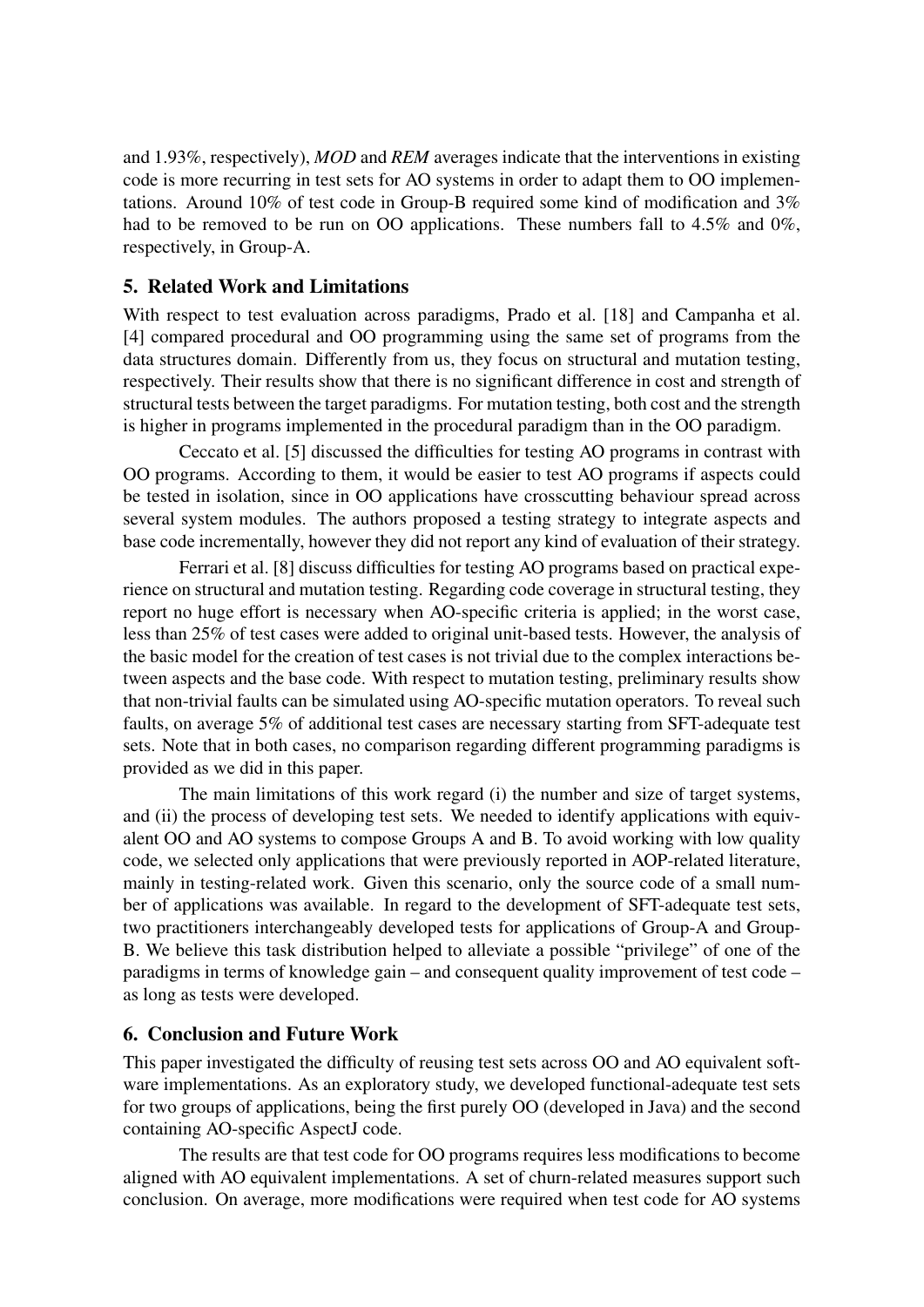were adapted for OO counterparts. As future work, we plan to explore other testing techniques such as structural end fault-based (mutation) testing. Using the same test sets, we aim to compute the structural and mutant coverage produced by them. Then we can compare, from a point of view of different testing techniques, if the findings will corroborate results presented in this paper.

### Acknowledgements

The authors would like to thank the financial support received from CNPq (Universal Grant #485235/2013-7), Federal University of São Carlos (RTN grant) and CAPES.

## References

- [1] Alves et al., P. (2011). How do programmers learn AOP? An exploratory study of recurring mistakes. In *LA-WASP'11*, pages 37–42.
- [2] Bartsch, M. (2007). *Empirical Assessment of Aspect-Oriented Programming and Coupling Measurement in Aspect-Oriented Systems*. PhD thesis, University of Reading.
- [3] Booch, G. (1994). *Object-Oriented Analysis and Design with Applications*. Addison Wesley, 2nd. edition.
- [4] Campanha, D. N., Souza, S. R. S., and Maldonado, J. C. (2010). Mutation testing in procedural and object-oriented paradigms: An evaluation of data structure programs. In *SBES'10*, pages 90–99.
- [5] Ceccato, M., Tonella, P., and Ricca, F. (2005). Is AOP code easier or harder to test than OOP code? In *WTAOP'05*.
- [6] Chagas, J. D. E. and Oliveira, M. V. G. (2009). Object-oriented programming versus aspect-oriented programming. A comparative case study through a bank of questions. Technical report, Federal University of Sergipe, São Cristóvão - Brazil. (in Portuguese).
- [7] Ferrari et al., F. C. (2010). An exploratory study of fault-proneness in evolving aspectoriented programs. In *ICSE'10*, pages 65–74.
- [8] Ferrari et al., F. C. (2013). Difficulties for testing aspect-oriented programs: A report based on practical experience on structural and mutation testing. In *LA-WASP'13*, pages 12–17.
- [9] Hannemann, J. and Kiczales, G. (2002). Design pattern implementation in Java and AspectJ. In *OOPSLA'02*, pages 161–173.
- [10] Kiczales et al., G. (1997). Aspect-oriented programming. In *ECOOP'97*, pages 220– 242. Springer-Verlag.
- [11] Linkman, S., Vincenzi, A. M. R., and Maldonado, J. C. (2003). An evaluation of systematic functional testing using mutation testing. In *EASE'03*, pages 1–15.
- [12] Liu, C.-H. and Chang, C.-W. (2008). A state-based testing approach for aspectoriented programming. *Journal of Information Science and Engineering*, 24(1):11–31.
- [13] Meyer, B. (1988). *Object-Oriented Software Construction*. Prentice-Hall.
- [14] Mortensen, M., Ghosh, S., and Bieman, J. M. (2008). A test driven approach for aspectualizing legacy software using mock systems. *Information & Software Technology*, 50(7-8):621–640.
- [15] Muñoz et al., F. (2009). Inquiring the usage of aspect-oriented programming: An empirical study. In *ICSM'09*, pages 137–146.
- [16] Myers et al., G. J. (2004). *The Art of Software Testing*. John Wiley & Sons, 2nd edition.
- [17] Nagappan, N. and Ball, T. (2005). Use of relative code churn measures to predict system defect density. In *ICSE'05*, pages 284–292.